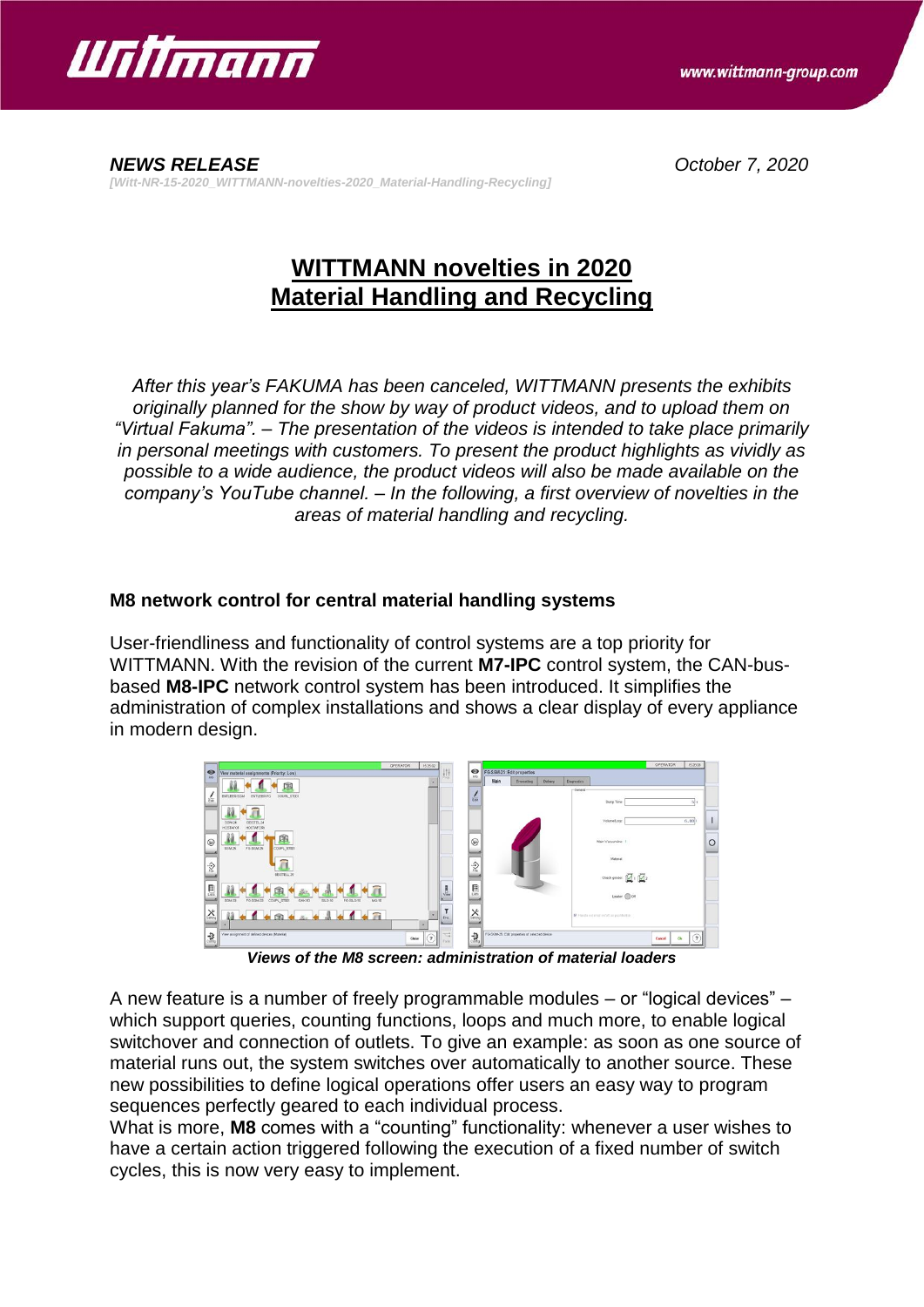

Another new feature is coded regrind recycling. If the regrind coming from several machines is not all processed in the same way, the regrind from individual granulators can be transported unmixed into separate containers. RFID-coded materials handling devices ensure that materials are only transported if the material line is correctly connected to the granulator and to the matching container. In this way, mixing of different types of regrind is prevented.

Something often requested – and now also made possible: residual quantities of material left on the machine can be transported back to the material source. If the production is interrupted, there is a risk of dried material being left on the machine during the time of standstill, which then causes start-up problems when the production is resumed. Or it happens during a material change that left-over material on the machine is (mostly) emptied out and then disposed of. With the help of the **M8-IPC** control functions, such residual quantities can be "reclaimed" and re-used.

The operating status of the individual appliances catches the eye immediately thanks to the different color codes. In case of error signals it is possible to have persons responsible notified by email.

Operators can choose between several different systems to perform the tasks assigned to them quickly and faultlessly.

For this purpose, several different views are available, showing the path followed by the material – through all stations right up to the consumer, that is, up to the machine and/or to the mold.

One view is assigned to the administration of users; it enables comprehensive administration of individual users or groups of users and the appliances allocated to them.

Another special view is available to visualize the vacuum participants. Here, the material loaders, valves, vacuum and filter stations of a given vacuum line (or all vacuum lines) are depicted clearly allocated in their context. In case of emergency shut-offs with the use of replacement pumps, the automatic changeover valves and all connections that have been changed are shown to the operator.

## **CARD – small dryers with a great effect**

The new compressed air dryers from the **CARD** series have been an integral part of the WITTMANN product portfolio since April 1 of this year. The first few months have shown that, in spite of the great variety of different models and sizes, three types of appliances have become particularly popular. These are the sizes **CARD 6G/FIT**, **CARD 10S** and **CARD 20S**. On these appliances, the desired drying temperature can be set via a touch screen operating panel, and at the end of the pre-drying phase a signal is issued to release an automatic production start-up. The material drying data can be exported via a USB port or via OPC UA.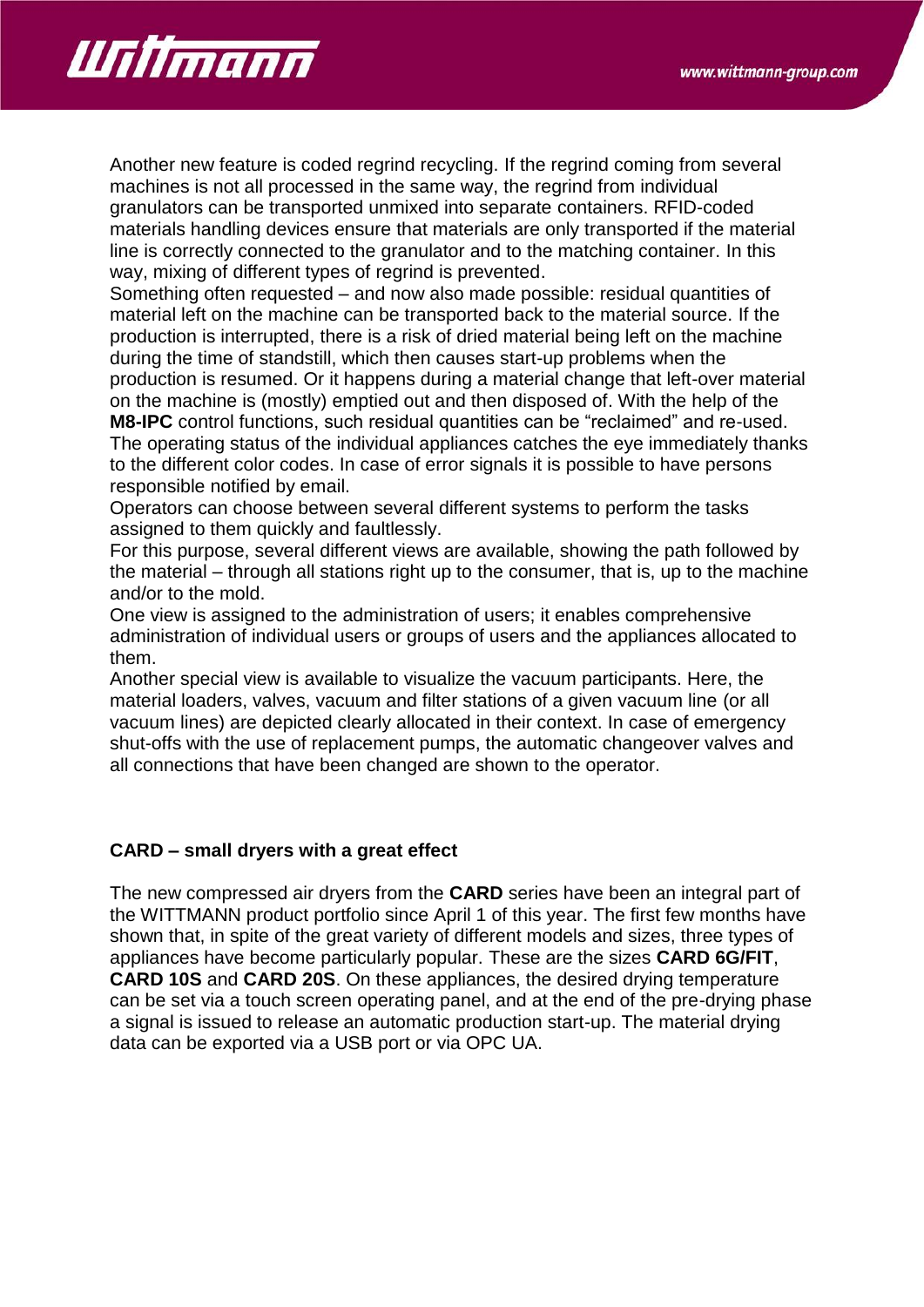



*CARD G (left) and CARD S with FIT control system and optional OPC UA interface*

With the integrated week timer, the use of the dryers can be ideally adapted to ongoing production planning, and they are ready to run immediately as soon as dried material is required. In the **CARD S** models, the compressed air consumption is very finely and precisely adjusted to the actual demand by an intelligent digital air volume control system.

If a material loader is used to fill the dryer, this ensures a continuous material supply, and the dryer recognizes automatically when the drying temperature must be lowered.

If the interval between two conveying cycles exceeds a certain period of time, this is interpreted as "no material consumption", and the dryer then starts the necessary actions to protect the material and to reduce energy consumption.

**CARD** dryers can be mounted directly onto the machine feed. In combination with a claw flange, the appliances can be pushed into a parking or emptying position. If quick-change adapters are used on **CARD** dryers, this will save time when transferring the dryers from one machine to another.

## **G-Max 13 beside-the-press granulator**

The **G-Max 13** completes the existing **G-Max** granulator series from WITTMANN, which offers cutting chamber sizes ranging from  $130 \times 260$  mm to  $460 \times 235$  mm and engine outputs from 2.2 kW to 4 kW. The models from the **G-Max** series can be used for material throughputs of up to 50 kg/h on injection molding machines with up to 500 t clamping force.

The **G-Max 13** granulator is suitable for in-line recycling of soft to medium hard sprue consisting of PP, PE, ABS or PU, and can be used on injection molding machines with clamping forces of up to 230 tons.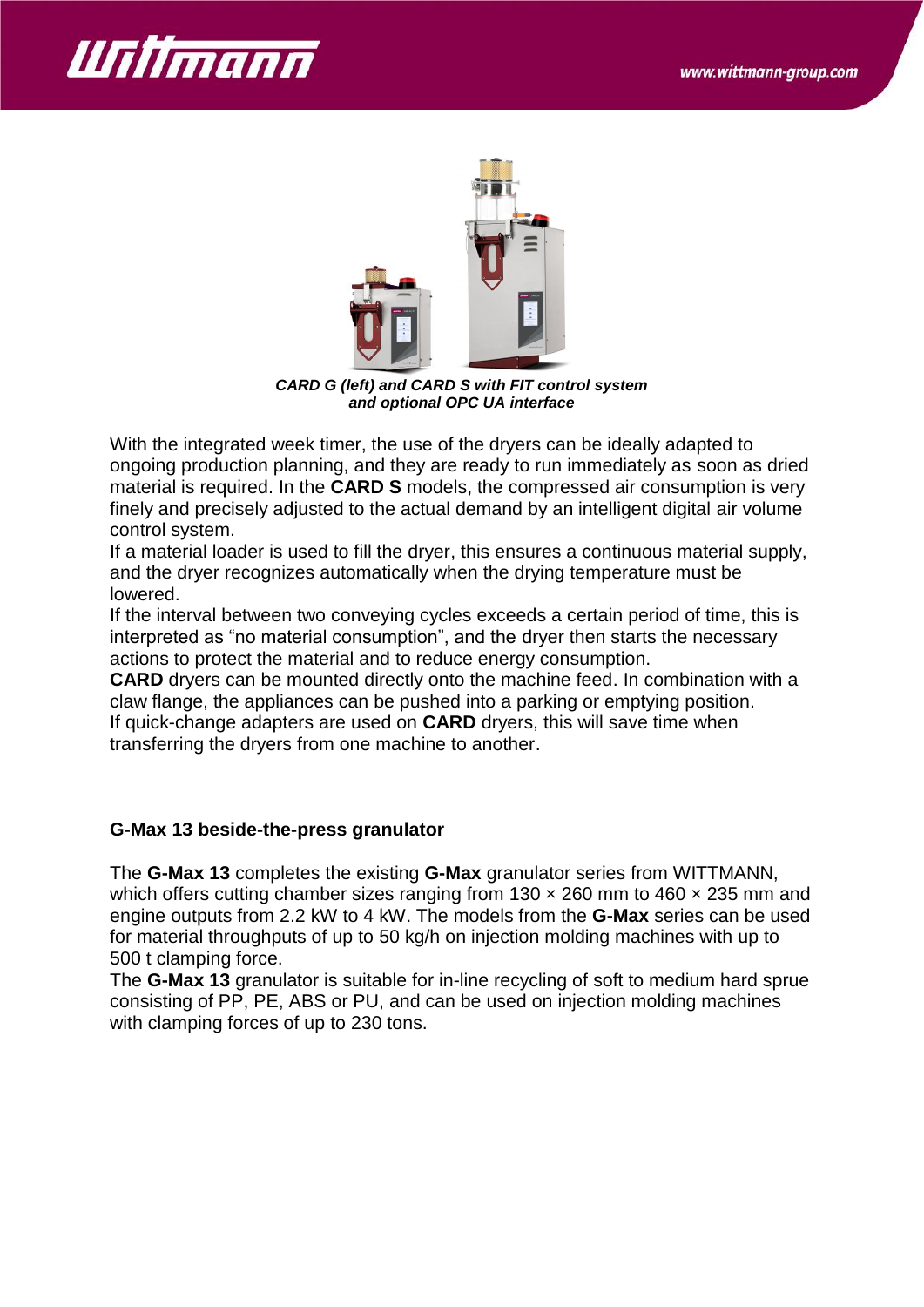



*The new G-Max 13 granulator from WITTMANN*

The material screens of the **G-Max 13** are available with screen perforation in different sizes: either 4 or 5 mm in diameter. This ensures suitability for varying materials and throughputs. The perforations in the screens have a conical shape, so that soft and sticky granulate can pass through more easily. A feature which ultimately contributes to minimizing the accumulation of material deposits in the openings. The tiltable material hopper simplifies cleaning and servicing of the appliance enormously. For instance, a screen change can be carried out without tools, and the time required for servicing is reduced to a minimum.

The granulator has an open rotor with three knives. It is designed with openings between the knives and the rotary axis to ensure unhindered ventilation of the cutting chamber. Thanks to this type of design, this model is ideally suited for grinding materials which are sensitive to heat or parts not yet completely cooled. Exchanging knives is extremely easy and comfortable.

The new **G-Max 13** can handle a material throughput of up to 35 kg/h (depending on the shape of the parts/sprues, screen size and quality of material), it operates with a low noise level and is extremely energy-efficient.

------------------------------

The WITTMANN Group is a worldwide leader in the production of injection molding machines, robots and peripheral equipment for the plastics processing industry, headquartered in Vienna/Austria and consisting of two main divisions: WITTMANN BATTENFELD and WITTMANN. These two divisions jointly operate the companies of the WITTMANN Group with eight production plants in five countries. Additional sales and service companies are active in 34 facilities in important plastics markets around the world.

WITTMANN BATTENFELD pursues the further expansion of its market position as an injection molding machine manufacturer and specialist for state-of-the-art plastic processing technologies. As a supplier of comprehensive, modern machine technology in modular design, the company meets both present and future market demands for plastics injection molding equipment.

The WITTMANN product portfolio includes robots and automation systems, material handling systems, dryers, gravimetric and volumetric blenders, granulators,